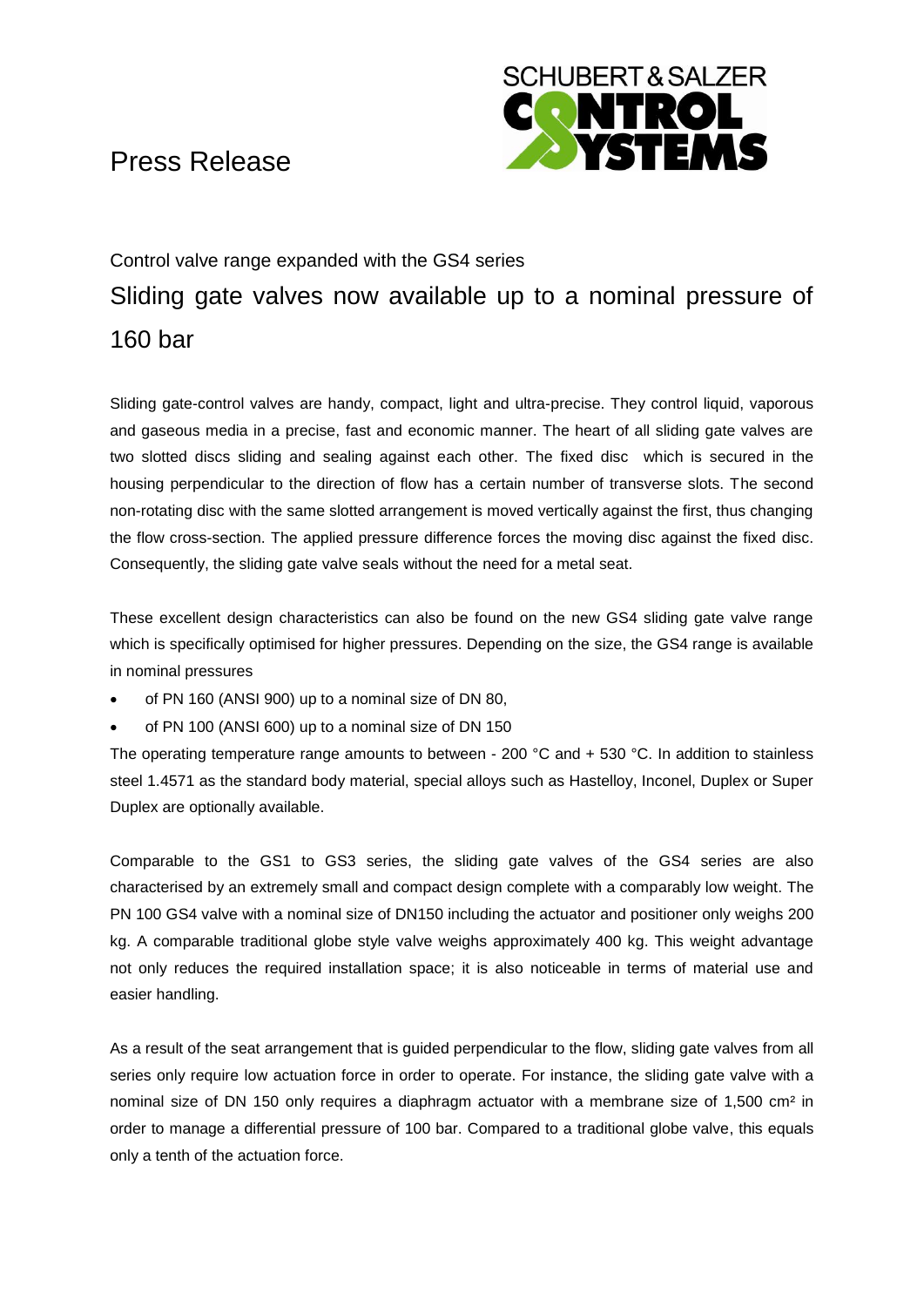## Press Release: Sliding gate valves now available up to a nominal pressure of 160 bar

#### Page 2

The low actuating force is also noticeable when dealing with extremely low strokes of max. 8.8 mm with a significantly lower compressed air requirement. In combination with a Type 8049 digital positioner, no compressed air is used when in the controlled state. Due to the lower stroke, max. actuating times of 2 seconds are possible for a complete stroke movement.

Two material combinations are available for the seat set. The moving disc can either be manufactured from a cobalt-chrome based hard alloy (Stellite®) or be equipped with an SFC carbon coating (Slide Friction Coating). The selection of the suitable material pairing for these sealing discs depends on many factors. In additional to the friction coefficient that has an immediate impact on the level of the required actuation force, leak rates, chemical resistance, suitability for high differential pressures, edge stability as well as a possible cavitation operation are also decisive parameters. Furthermore, the desired service life and the costs for spare parts must also be taken into consideration when making the selection. The Schubert und Salzer Control Systems specialists are happy to assist you in making this selection.



**Figure**: The new sliding gate valve from the GS4 range for higher operating pressures: Here, a DN 150 valve for PN 100 weighing only 200 kg